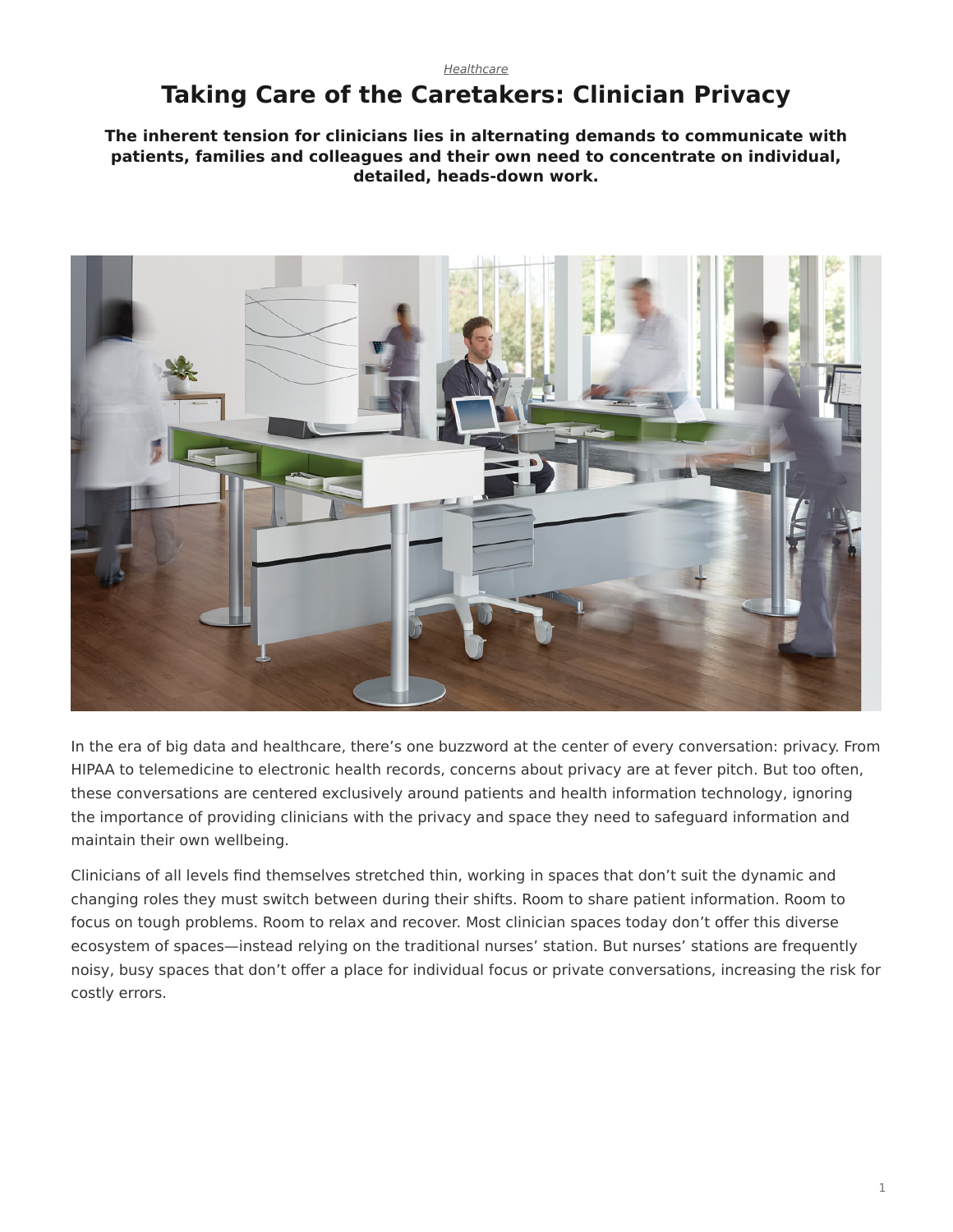Historically, hospitals have been environments that hold little regard for clinician privacy. Yet this is a problem not only for those clinicians and the patients they serve; it is also a problem for the hospital's bottom line. There is extensive evidence that noisy, hectic environments with no place for focus and escape result in poor performance and absenteeism. And as the use of telemedicine and other remote video collaboration tools increases, clinicians will require more private environments to share patient information. It's time for us to better support those who deliver care.

Hospitals must take action to protect the privacy needs of not only their patients—but also their staff. As the primary care shortage continues to result in an influx of nurses, physician assistants, and other team members delivering care on the front lines, creating spaces for hospital employees to step aside and find privacy will require a more thoughtful and concerted approach.

By studying clinicians' needs and behaviors and understanding their everyday workflows, Steelcase Health offers an innovative new approach for improved clinician efficiency, accuracy, satisfaction and overall wellbeing. It's designed to empower clinicians, connect them to technology and to each other and, ultimately, to create more connected patient care. And privacy is a very important part of the story.

## **PRESCRIBING PRIVACY FOR CLINICIANS**

The inherent tension for clinicians lies in alternating demands to communicate with patients, families and colleagues and their own need to concentrate on individual, detailed, heads-down work. "Clinicians have shared with us that it can be very stressful to try to chart at the patient's bedside while the family is present," said Caroline Kelly, a Steelcase researcher. "For some tasks, they want to be able to go somewhere private where they can be shielded from other demands."

Whether it's updating electronic medical records, conducting patient research, trading information during a shift change or simply taking an important personal phone call, private getaways humanize the healthcare work environment and improve clinicians' sense of wellbeing and ability to focus as needed.

But finding places to have periods of intense concentration or even small moments of respite in most healthcare environments can be difficult. Because there are no spaces designed for privacy, often clinicians ignore their own wellbeing in favor of their patients, feeling unable to take full breaks and allowing themselves to be interrupted during rare quiet moments. In a study on staff respite conducted with Spectrum Health, one of the U.S.'s highest-rated large healthcare systems located in Grand Rapids, Mich., Steelcase researchers discovered that the staff were taking what they termed "micro-breaks." Instead of 15 minutes in the break room, they'd take less than a minute, pausing just long enough for a quick sip of water and a deep breath. "Not every break is deeply immersive," says Kelly. "Some are just a few moments, so we need to make sure the spaces are convenient and support the activity the staff wants to do."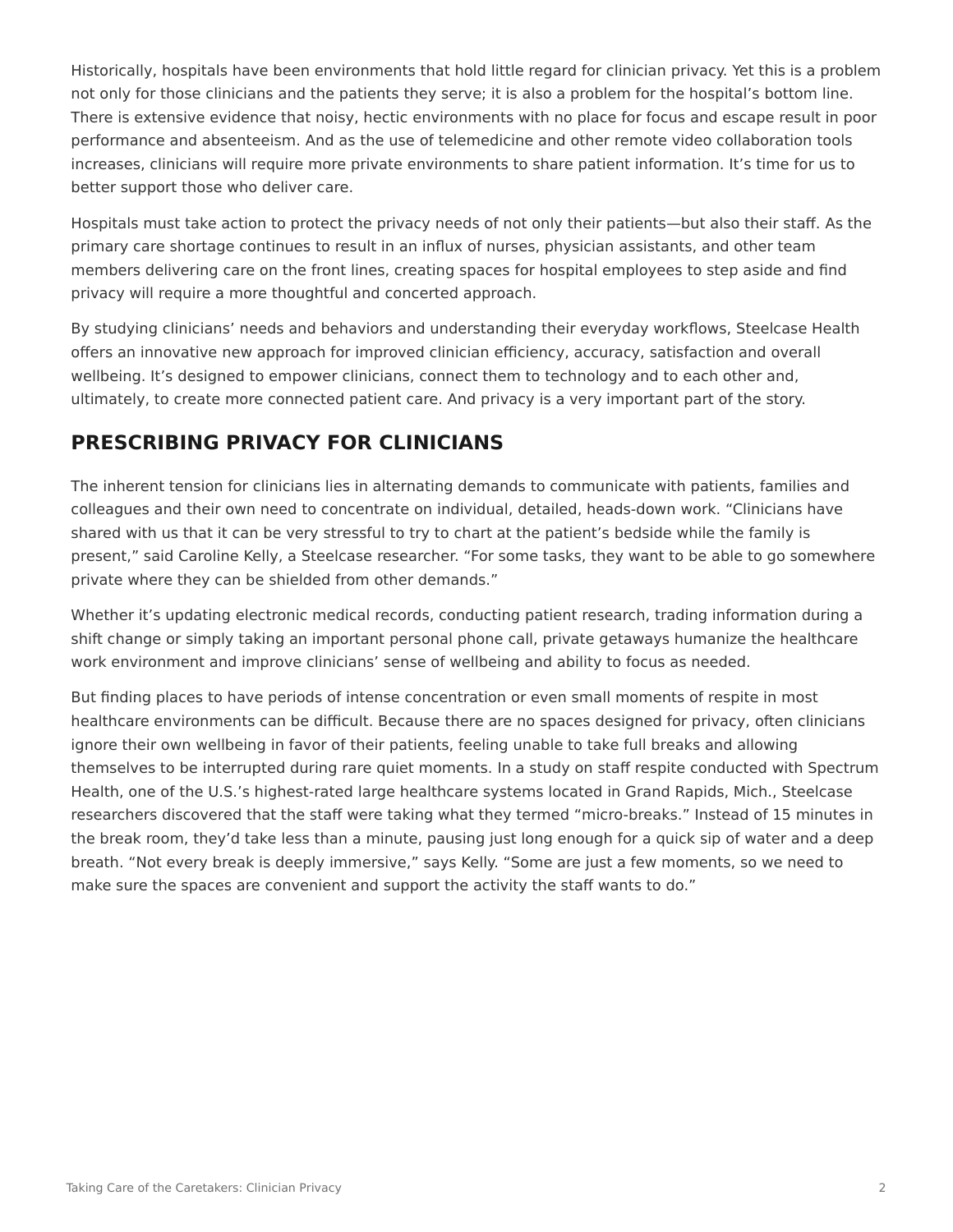

## **DESIGNING FOR WELLBEING**

Steelcase Health has developed applications for clinical and administrative workspaces with three core design principles in mind: to humanize the work experience, and to empower and connect clinicians. Privacy needs are inherent throughout, from individual solitude to quiet, small-group discussions to retreat spaces for staff—a range of settings to meet individual, group and organizational needs.

"When the organization provides spaces that support the wellbeing of their employees, it empowers the staff to take care of themselves," Kelly says. "This gives nurses the chance to say that taking care of themselves is important. Since they're feeling recharged and rejuvenated, it's easier for them to encourage their coworkers to take a break and offer to cover their patients." When the organization provides a human-centered workspace that recognizes people's privacy needs, cultural changes naturally follow and individuals find themselves adopting new behaviors. By design, it all adds up to enhanced provider wellbeing, satisfaction, accuracy and patient care.

## **CLINICIANS' HUB: CENTRAL NURSING**

A reimagined nurses' station creates a more dynamic, functional space that allows for a greater range of work modes. Unlike a traditional nurses' station, this hub is an ecosystem of different spaces for different activities: collaboration, focused tasks, teaching and learning, and quick social exchanges.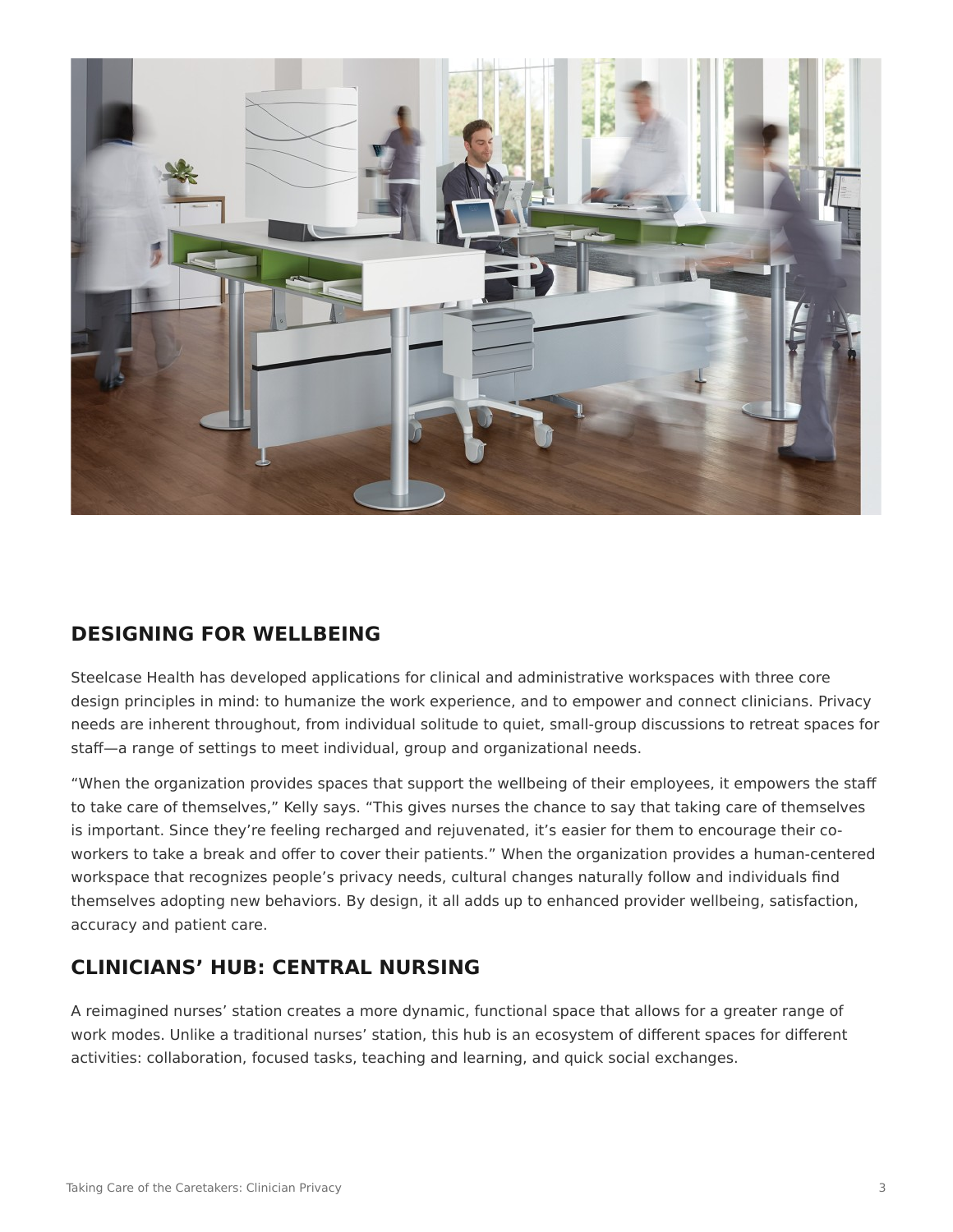The hub also provides easy sightlines to patient rooms so clinicians can maintain awareness of what's going on around them. Multiple points of entry and exit make movement fluid. Technology is thoughtfully integrated throughout all workspaces in recognition of its increasing importance in healthcare. As more and more clinicians rely on mobile devices such as tablets, the hub features a multi-port charging station that provides secure support, so expensive equipment gets dropped less frequently, recharged often and used to share more patient information. Adjustable monitors and foot railings encourage personalized work styles and postures, providing physical comfort and relief for aching feet.



## **CHARGE NURSE ENCLAVE**

For clinicians, privacy can't mean physical distance from patients. Charge nurses and nurse managers often express a need to be able to move quickly between private and patient-facing spaces. Maintaining situational awareness and being able to seamlessly transition can make all the difference when it comes to responsive patient care.

A nurse enclave accommodates clinicians' need to do focused work while maintaining a close watch on what's happening on the floor. With visual and acoustical semi-privacy, it's an ideal space for charting and other heads-down work, as well as phone calls or videoconferencing. Staffers can see through glass walls, encouraging impromptu conversations and questions, but an enclosed configuration assures periods of privacy as well.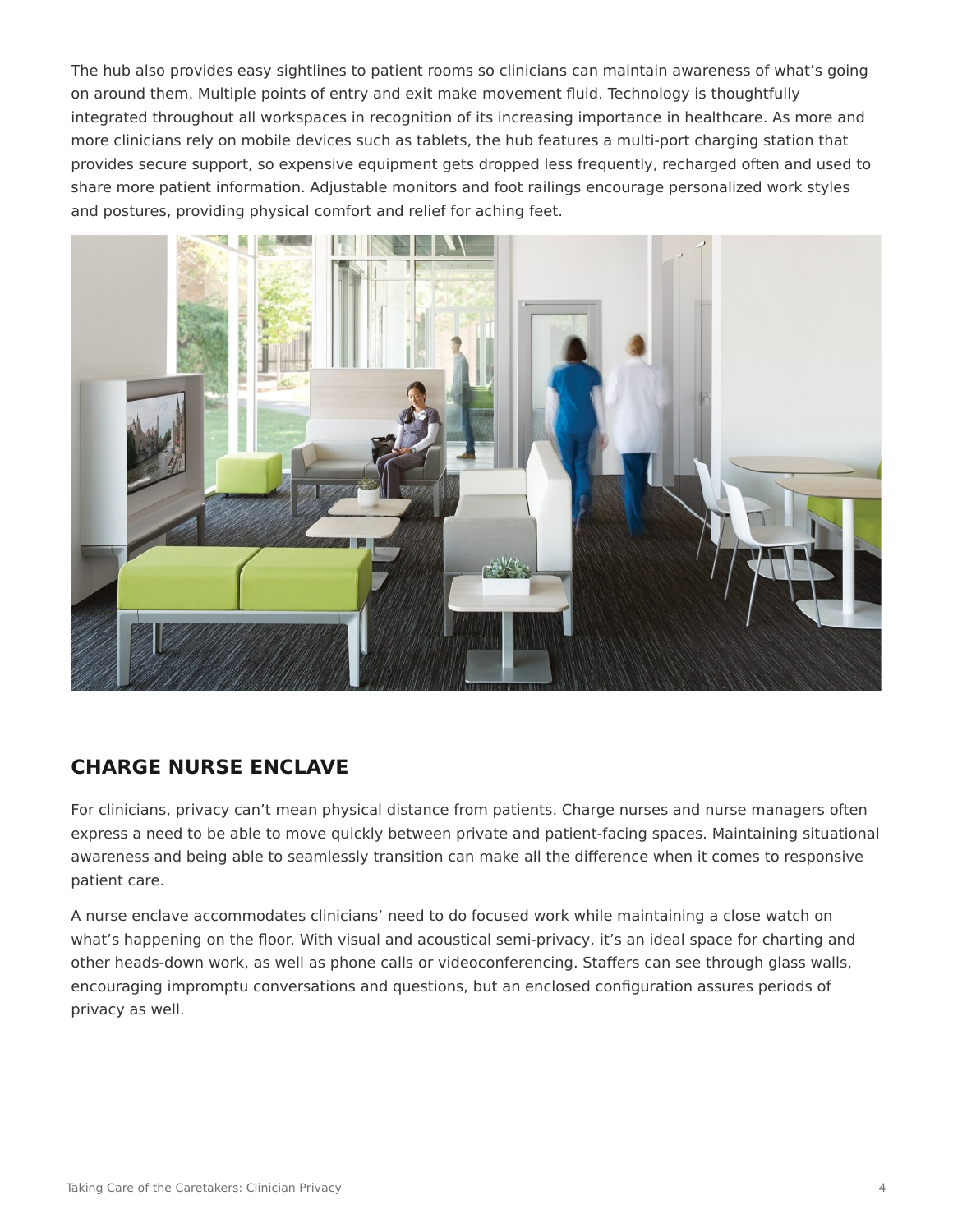## **TECHNOLOGY-SUPPORTED COLLABORATION**

In addition to individual spaces, clinicians need quiet collaboration spaces where they can share digital information and consult with others, including via videoconferencing from different locations. Given recent data that telemedicine will grow at a rate of almost 20 percent every year, creating space for it to be successful is paramount. The new footprint includes space for an enclosed telepresence room, complete with high-definition videoconferencing, creating an optimized setting for physician consultation and collaboration. Teams and specialists in multiple locations can now share vital information in casual, quick, informative sessions. Seated-height chairs allow for longer meetings to generate and evaluate ideas. Enhanced communication leads to more connected care, and better outcomes.



#### **CLINICIAN RETREAT**

Not surprisingly, clinicians tend to place their own care at the bottom of the priority list. "We need to support them by understanding the context of their work and giving them choices that fit instead of telling them to walk five minutes down three different corridors to the break room," Kelly says. "Most will tell you they can't leave their unit that long." A better alternative is a strategically and conveniently placed retreat near the clinicians' hub. A combination of social and private spaces fills the respite area, including a small kitchen, eating area, media bar, personal lockers and a separate enclosed respite area for one person. These touchdown spaces encourage balance and rest, so patients receive better care, staffers are less prone to burnout and breaks become all that they're meant to be.